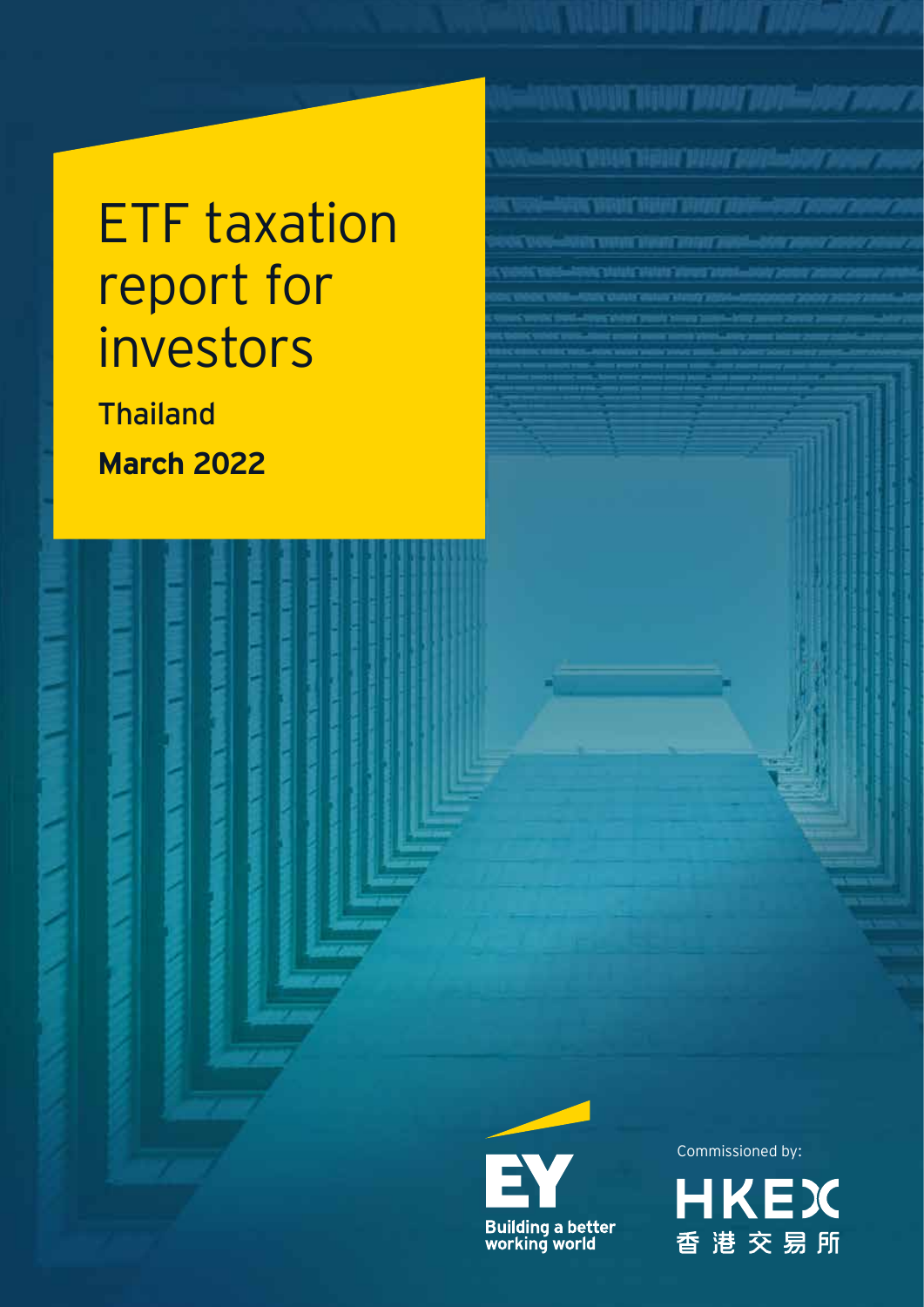## Introduction

Exchange Traded Funds (ETFs) continue to gain popularity by investors as an efficient mechanism to gain a broad array of desired market access. While return on investment (ROI) is a key priority, costs play an important role in maximizing ROI. One significant yet lesser understood cost with investing in ETFs is taxation. This is especially true for any cross-border investments which are normally subject to multiple instances of taxation.

In this Report, EY teams examine the impact of different types of ETFs on Thailand-based investor returns across key markets, ETF types and domiciles.

# Types of ETFs compared

Common forms of ETFs compared in this Report include the following:

### **Hong Kong ETF**

# **Luxembourg ETF**

# **Irish ETF**

Hong Kong unit trust authorized by the Securities and Futures Commission of Hong Kong.

Capital company constituted as a Société d'Investissement à Capital Variable (SICAV)/ Société d'Investissement à Capital Fixe (SICAF).

Irish Collective Assetmanagement Vehicle (ICAV) authorized as an Undertaking for Collective Investment in Transferable Securities (UCITS).

**US ETF**

Illustration using MSCI China Index ETFs:

Regulated Investment Company and satisfies specific requirements.

# **Thai ETF**

Mutual fund established as a juristic person under Thailand law which is classified as a company or juristic partnership subject to Thailand corporate income tax.

# General basis of preparation

- 1. This Report is general in nature.
- 2. It does not consider any transfer taxes such as stamp duty.
- 3. It considers only income tax/WHT effect on dividend and interest income received by the ETFs, and excludes capital gains tax or tax on trading profits/losses.
- 4. The distribution from ETFs are considered to be normal dividend and/or distribution (practically subject to local variances).
- 5. All investors are institutional corporate investors and tax residents in their domicile location(s), and subject to standard corporate income tax rate. Individual circumstances have not been considered.
- 6. To the extent domestic unilateral tax credit is available and considered, it is assumed that the necessary criteria are satisfied and the available tax credit will be within the prescribed limit.
- 7. Some jurisdictions may have regulatory restrictions on cross-border investments. Investors should seek separate legal and regulatory advice in this regard as this Report focuses solely on the potential tax implications of investing into different types of ETFs.
- 8. It does not consider any EU non-discrimination directives or relevant rules.

# Multiple instances of taxation on ETFs

An investor's ETF returns can generally be subject to tax at three levels:



This Report is prepared for informational purposes and supported by the ETF Tax Calculator. It sets out the key summary of the preparation basis as well as underlying assumptions. For more details, please visit: www.hkex.com.hk/ETFTaxCalculator.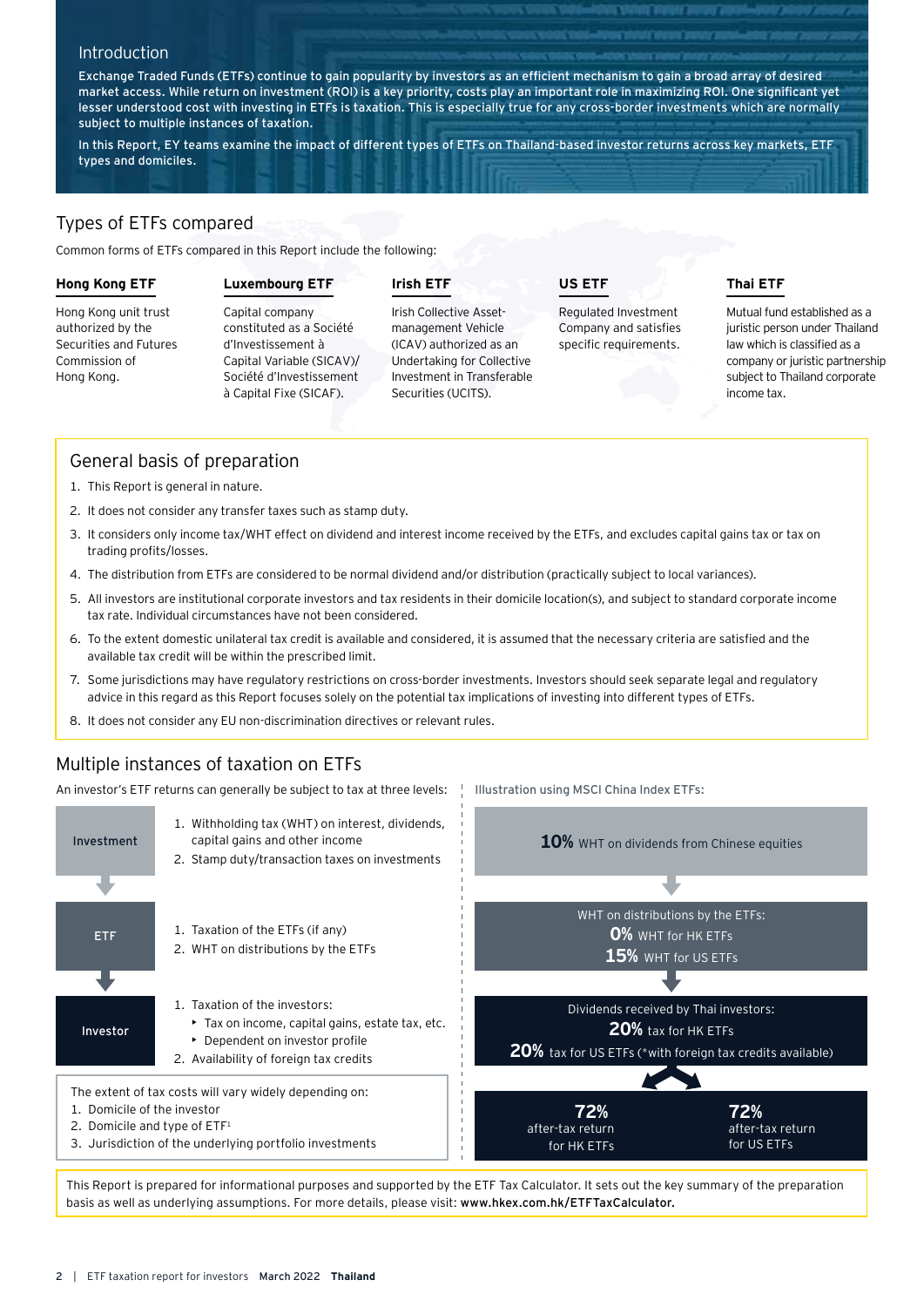# Thai investor after-tax returns compared

Figure 1 below depicts the percentage of expected after-tax return for institutional corporate investors from investing into different domiciled ETFs which seek to track the investment results of the same selected single market equity index. It is assumed that different domiciled ETFs tracking the same index would generate the same ETF distribution before all level of taxes<sup>2</sup>.

### Figure 1. Single market equity indices<sup>3</sup>



# Consider total cost of ownership (TCO) including tax

This Report provides evidence that significant differences can arise in after-tax returns for ETFs domiciled in different jurisdictions. However, tax should not be the only consideration in ETF selection. Investors should evaluate ETF investment costs in the context of the TCO, including but not limited to bid-ask spread, broker commissions, total expense ratio and taxation. For more details about TCO, please read the *ETF Total Cost of Ownership primer* in the HKEX ETF webpage.

# Why Hong Kong ETFs?

Hong Kong domiciled ETFs have traditionally been recognized for their unique access to the domestic market of Mainland China. However, with the HKEX now carrying more than 140 ETFs and Leveraged and Inverse Products representing a wide range of global products, investors now have an enhanced ability to use Hong Kong ETFs to achieve their desired market exposures.

Furthermore, Hong Kong's ETF market, as a regional issuing and trading hub of ETFs, is seeing deepening liquidity driven by a continuously enhancing market structure. This translates into narrower bid-ask spread and lower trading cost for investors seeking to gain exposure to Asia and beyond via Hong Kong ETFs.

Investors can also benefit from lower tracking difference, which is a component of TCO, by trading Asia underlyings in the Asian time zone with Hong Kong ETFs as they can react to events occurring in Asia more timely.

Hong Kong ETFs may offer a tax-efficient, low-cost vehicle for investors to access a diverse range of asset classes and markets.

To learn more about Hong Kong ETFs, please visit the HKEX ETF webpage www.hkex.com.hk/etp.

To see the after-tax returns comparison on more indices, please visit: www.hkex.com.hk/ETFTaxCalculator.

#### Notes:

- 1. Especially important because this should have an impact on the following:
	- The applicable WHT rate at both the investment and investor levels
	- The applicable taxes at the ETF level
	- Access to any available tax treaty benefits
- 2. This includes portfolio level, ETF level and investor level, and does not take into account any fees to intermediates.
- 3. This Report is prepared based on the index constituents data and the applicable tax rates as of 31 December 2021. The index constituents data is provided by MSCI. For MSCI indices, the jurisdiction classification is generally determined by the company's location of incorporation and the primary listing of its securities.